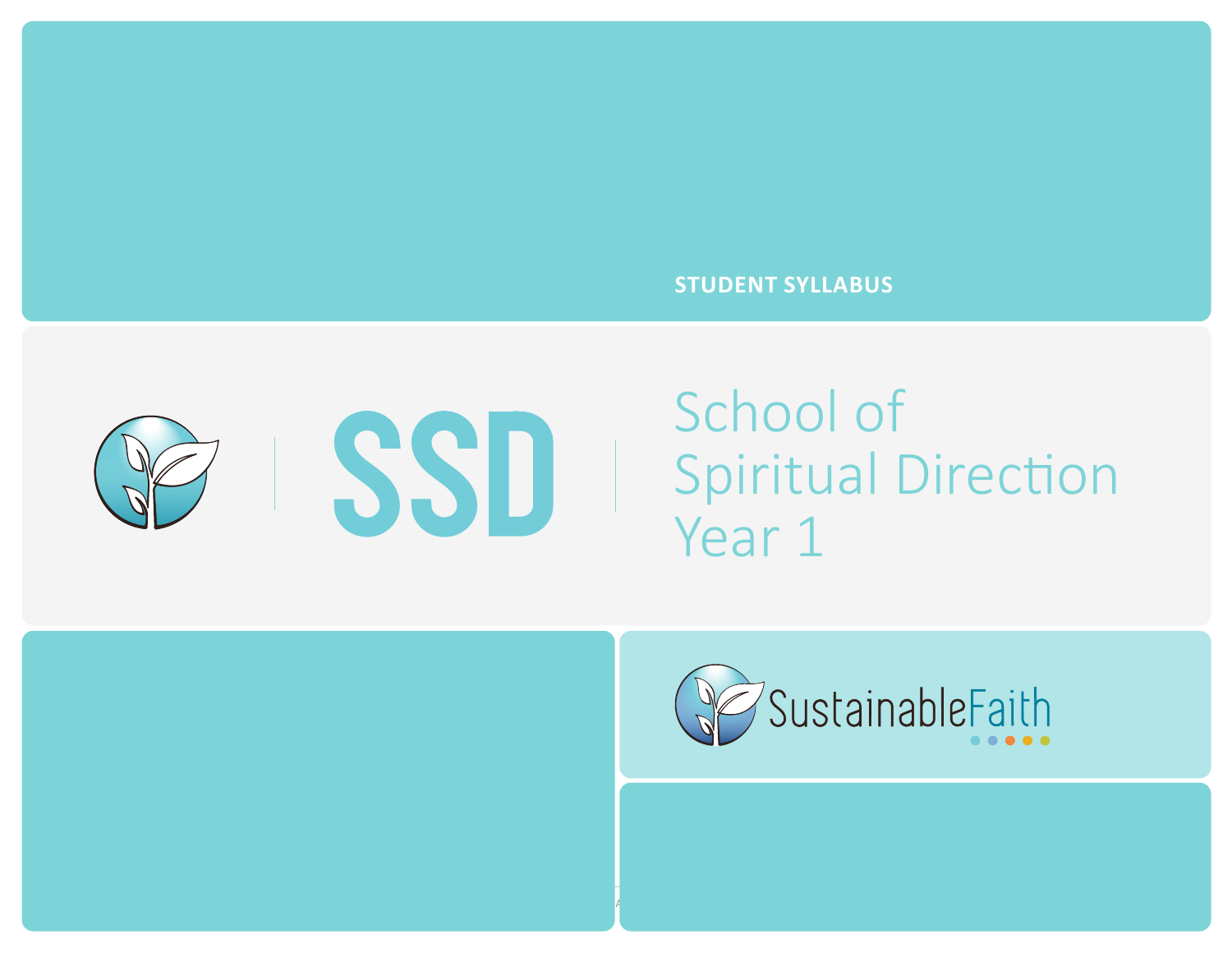# Preface

### Our Curriculum

Welcome to **Sustainable Faith's School of Spiritual Direction**, a 2-year formation track leading toward a certificate in this important and still largely neglected form of pastoral care.

In Year 1 you'll receive superb content by way of the books, videos and the contributions of your teacher. You'll also develop excellent listening and observational skills that will serve you and others for a lifetime. But most importantly, you'll be formed in ways that are unimaginable at the beginning of the journey. What happens to you will be the greatest gift of this time.

The cohort model we've developed is a rich experience, providing you with deep community, a safe place to process and explore, to grow in the knowledge of God and self, to be known well by others, to be encouraged and challenged, and to flourish as a child of God. It may even feel like the church you've always wanted to be part of.

We're grateful you've chosen to take your training through us and look forward to this exciting journey with you.

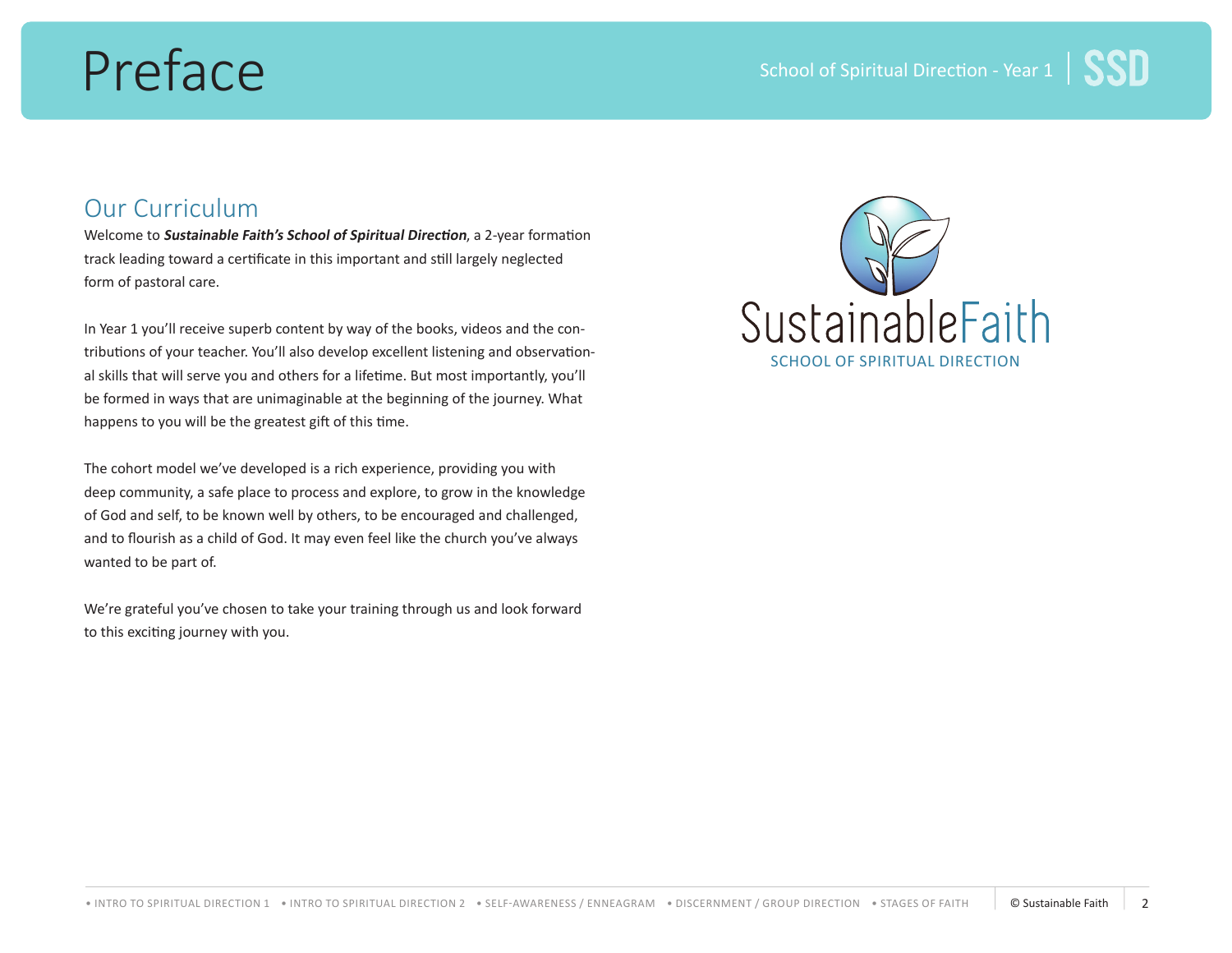# Books by Modules

## Module 1

### **Candlelight: Illuminating the Art of Spiritual Direction**

– Susan S. Phillips

Most books talk about spiritual direction, but few take you inside the actual session in the way Susan Phillips does. In this intimate and descriptive book, you get to be the fly on the wall, hearing the give and take of conversations, listening to the interior voice of the director, watching the growth of the director-directee relationship and witnessing the spiritual maturation of the nine directees she presents.

### **Sacred Companions: The Gift of Spiritual Friendship and Direction**

– David Benner

Benner's book is a solid, accessible and "Protestant-friendly" introduction to spiritual direction and friendship.

# Module 2

### **Holy Listening: The Art of Spiritual Direction**

– Margaret Guenther

Margaret Guenther is like a desert Ammah, and her classic work is one of the most widely required readings in spiritual direction training. Her wisdom, earthiness, humor, stories and great practicality all engender trust.

### **Anatomy of the Soul: Surprising Connections Between Neuroscience and Spiritual Practices That Can Transform Your Life and Relationships**

– Curt Thompson, M.D.

Thompson's book will convince you like few others of 1) the power of our stories, our self-narrative; 2) the healing power of being heard / of feeling "felt";

3) the capacity to be deeply changed, to take on new behaviors; 4) the role of emotions; and 5) the pervasiveness of shame.

## Module 3

### **The Enneagram:**

– (teacher's choice)

Books on the Enneagram are too numerous to mention here, but we favor those that present the Enneagram as a spiritual tool for conversion (growing into the image and likeness of Jesus) over those that present it as a psychological or personality profile … or as a quasi-spiritual tool unanchored from any sense of a personal God.

### **The Gift of Being Yourself: The Sacred Call to Self-Discovery**

### – David Benner

Benner presents Christian identity and self-discovery as a part of spiritual growth. Beginning with the premise that there is no deep knowledge of God without deep knowledge of self, and using false self / true self language (what biblical writers called "the old man" and "the new man") Benner encourages us to find our uniqueness in Christ, which naturally leads to our God-given destiny and vocation.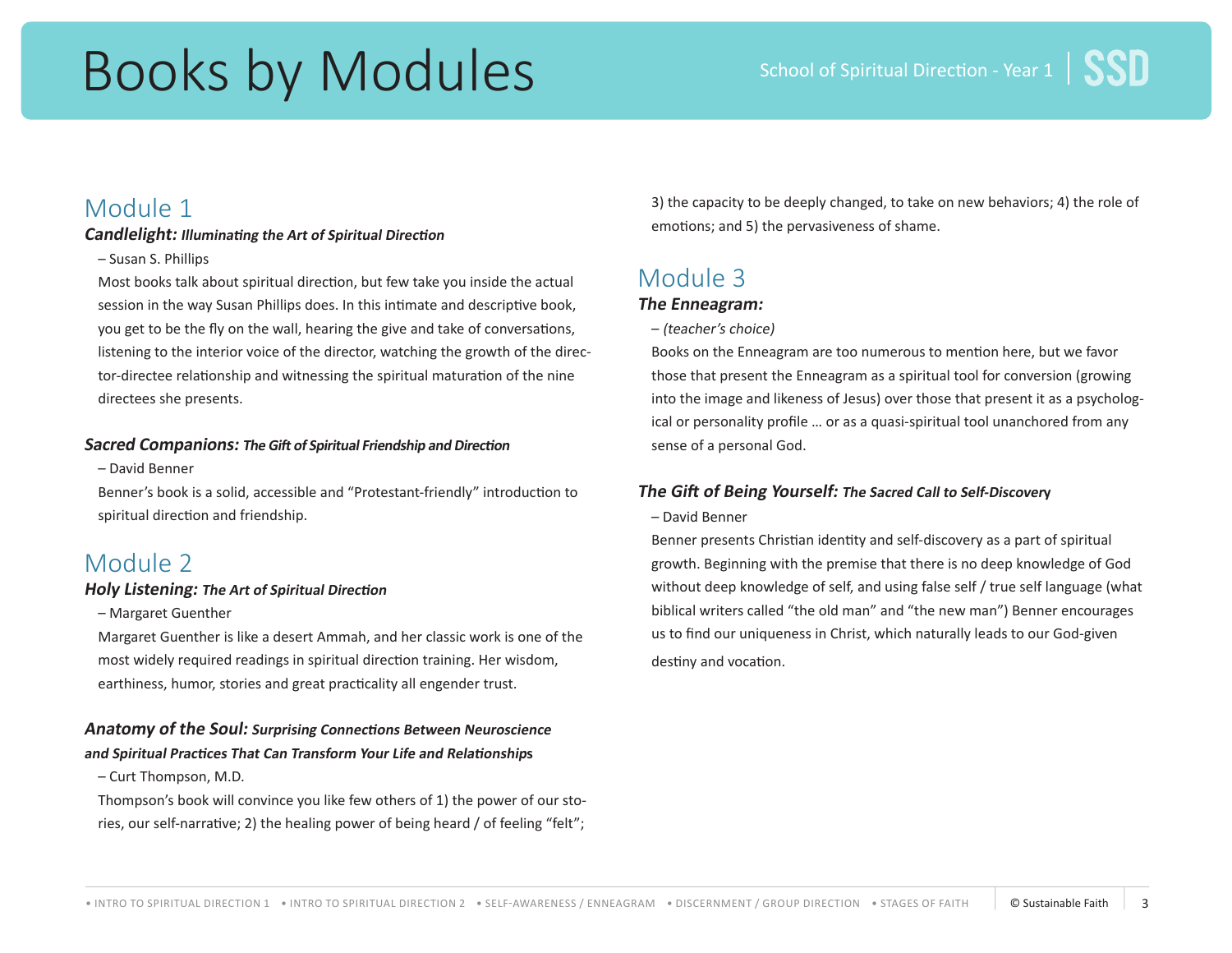# Books by Modules

## Module 4

### **Seeking God Together: An Introduction to Group Spiritual Direction**

– Alice Fryling

Fryling provides a clear introduction specifically for group spiritual direction, where individuals can experience what it means to be heard and loved by others in order to listen more attentively to God in their daily lives. She offers practical, step-by-step guidance for those who would like to start, lead or participate in group spiritual direction. Her book equips us for the different aspects of the group experience, including learning to listen to God, using Scripture in a group, navigating different personalities, setting group expectations and asking life-giving questions.

### **What's Your Decision?: How to Make Choices with Confidence and Clarity: An Ignatian Approach to Decision Making**

– Father Michael J. Sparough, SJ and Jim Manney

In What's Your Decision? the authors introduce readers to a time-tested, Ignatian approach to effective decision-making. The book addresses common questions such as "What's important and what's not when it comes to making decisions?", "Can I ever trust my gut?" and "What do I really want?" The goal is to help us make a God-decision in order to make a good decision. Inviting God, who cares deeply about what we do, into the decision-making process, provides freedom to make the best choice.

# Module 5

### **The Practice of Spiritual Direction**

– William A. Barry, SJ and William Connolly

Many people regard this book, which appeared in 1982 and reintroduced spiritual direction to the modern world, as the best book available on the topic. Although it's less personal than, say, Guenther's Holy Listening or Phillips's Candlelight, it's unparalleled in terms of scope and depth, giving us insights we can return to again and again. We purposefully waited until the 5th module to introduce this book, believing that students will be in a much better position developmentally to benefit from its depth.

### **The Critical Journey: Stages in the Life of Faith**

– Janet Hagberg & Robert Guelich

The Critical Journey introduces our students to stages of development in faith, describing in detail the six fundamental stages: the recognition of God, the life of discipleship, the productive life, the journey inward, the journey outward, and the life of love. Additionally the authors unpack the experience of hitting "The Wall," a high-stakes moment (usually in midlife) where our own will comes face-to-face with God's will, where a new and more satisfying trajectory can be set if we're willing to relinquish most of what we have clung to faithwise. We use this book to help us locate ourselves and consider what fruitful spiritual direction looks like when it is "stage conscious."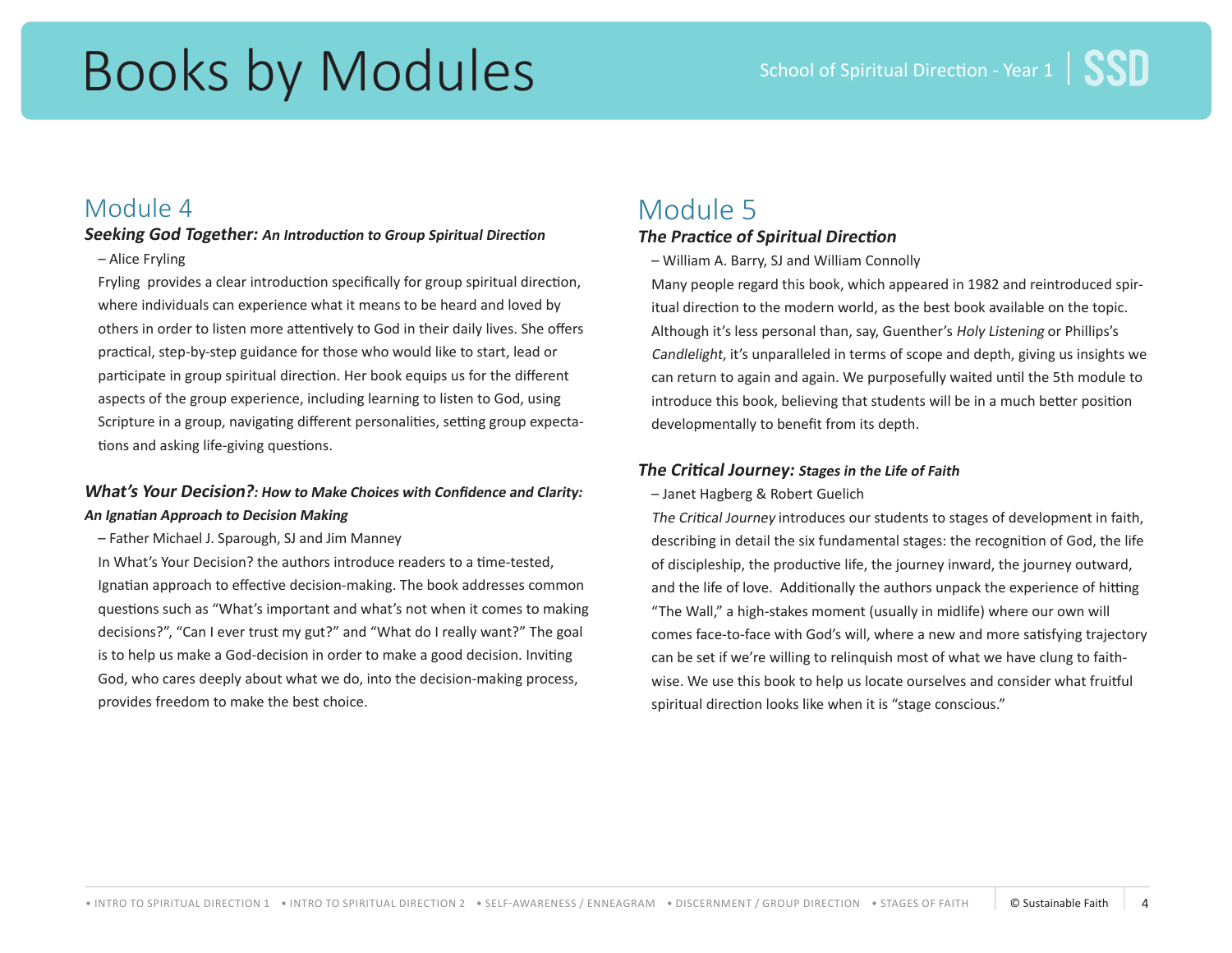# Student Agreements

## Receive Spiritual Direction

**(8-9 sessions minimum).** You meet monthly with your spiritual director during your 1st year of formation.

# Offer Spiritual Direction

**(10 sessions minimum).** Meet with 2 directees per month, starting as soon as possible after the Module 1 Intensive.

# Complete the Core Reading

**(10 books / 2 per module).** Listed in the syllabus.

## Receive Supervision

**(4 sessions minimum).** You'll submit 4 audio recordings from your sessions with your directees. We'll use these to provide you with supervision. You'll also have the opportunity for group supervision in the last 2 modules.

# Complete Summary Reflections

**(Four).** Upload a 2-page maximum Summary Reflection prior to Modules 2-5. Your teacher will say more about this, but typically you'll reflect on the following: 1) your experience of receiving direction (or supervision); 2) your experience of offering direction; 3) how the core reading is impacting you; 4) pertinent life circumstances; 5) questions regarding spiritual direction that are emerging for you.

# Attend All Module Intensives

**(Five).** The face-to-face modules are critical. In the event of sickness or emergencies, form a plan with your teacher for making up missed work. You can do some through additional supervision and 1-on-1 time with another teacher in our organization. (There may be an extra cost for this, especially if you meet online with another one of our expert facilitators to cover material you've missed.)

# Timely Payment

If you didn't pay the full balance up front but chose instead to spread out your tuition payments, please stay on top of it. It's a matter of personal integrity to make timely (i.e., monthly) payments. Keep in mind that if you fail to pay for a month or more, then your teacher doesn't get paid.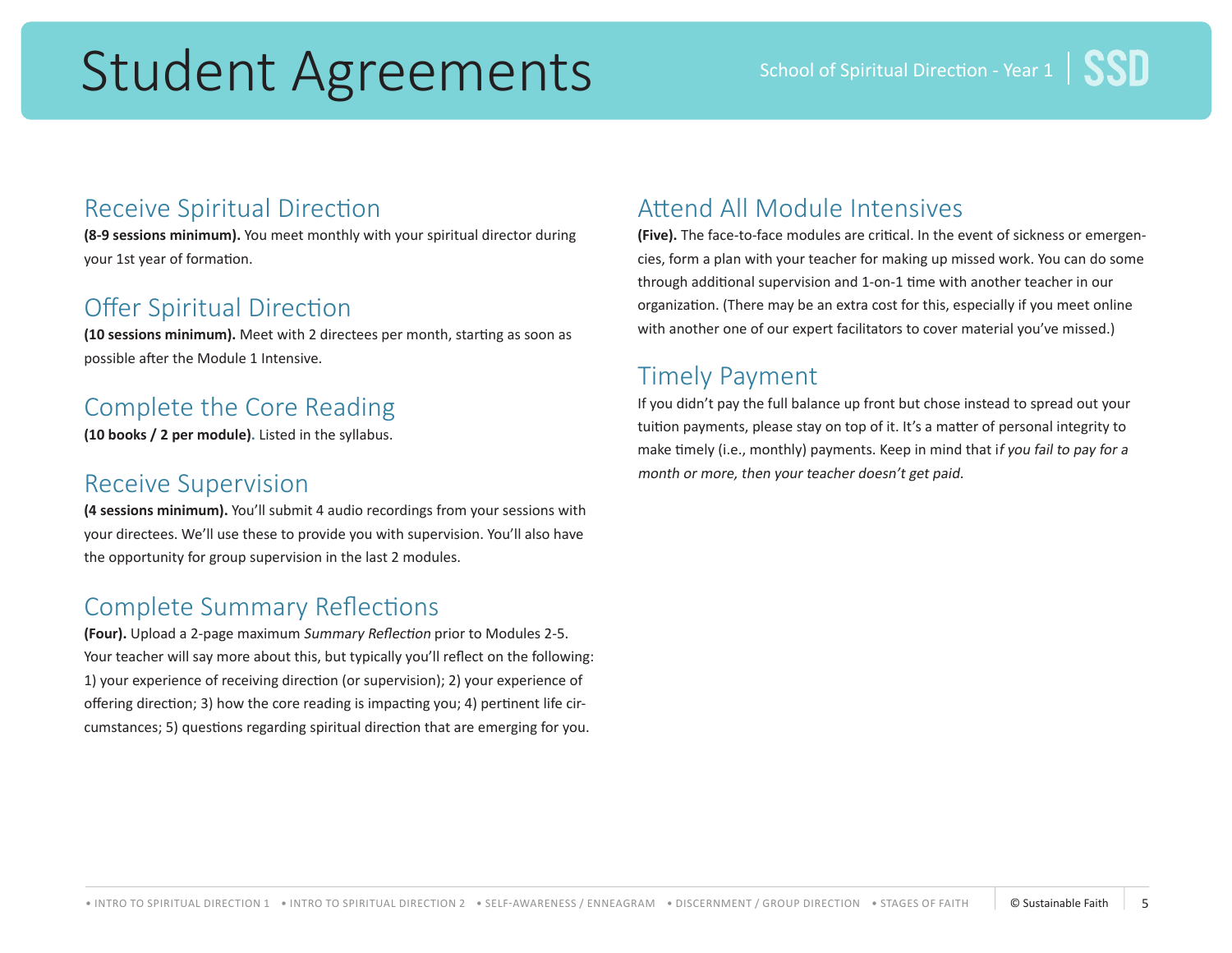# Year at a Glance

### **MODULE 1 Intro to Spiritual Direction 1**

#### **Theological Focus**

Spiritual direction as a form of pastoral care and subset of spiritual formation: theological assumptions underpinning spiritual direction

#### **Formational Focus**

Humility, patience, hope, prayer, silence, love

#### **Skill Development**

Listening, asking questions, making observations, noticing interior movements

#### **Practices / Exercises**

Story Lab, Lectio Divina; Liturgical Prayer, Theological Assumptions

#### **Reading Debrief**

Candlelight, Phillips Sacred Companions, Benner **MODULE 2 Intro to Spiritual Direction 2**

### **Theological Focus** Love, Acceptance and Forgiveness over Shame

**Formational Focus**  Humility, patience, hope, prayer, silence, love

### **Skill Development**

Continued development of listening, observations, questions, interior movements

#### **Practices / Exercises**

Story Lab, Prayer of Examen, Location Exercise, Triad work

### **Reading Debrief**

Holy Listening: The Art of Spiritual Direction, Margaret Guenther Anatomy of the Soul, Curt Thompson, M.D.

**MODULE 3 Self-Awareness / Enneagram**

**Theological Focus** The Glory of God Within Us (via lens of the Enneagram) Seeing the Enneagram Triads in Scripture

### **Formational Focus**  Growth in Self-Awareness

**Skill Development**  Understanding & Using the Ennneagram

### **Practices / Exercises** Centering Prayer, Visual Journaling, Triads and/or Group Supervision

**Reading Debrief** Enneagram book of teacher's choosing The Gift of Being Yourself, Benner

### **MODULE 4 Discernment / Group Direction**

**Theological Focus** Discernment

**Formational Focus**  Discern more comprehensively Expand modes of discernment

### **Skill Development**

Learn how to set up and lead Group Spiritual Direction & Clearness Committee Better direction through supervision

### **Practices / Exercises**

Desolation / Consolation Exercise (Psalms 42-43) Jesuit Discernment Exercise Group Spiritual Direction Clearness Committee Group Supervision via CRF / Dialog Form

### **Reading Debrief**

Seeking God Together, Fryling
 What's Your Decision?, Sparough & Manney

### **MODULE 5 Stages of Faith**

### **Theological Focus**

The Image & Likeness of God (Orthodox understanding: from "original glory" to glory restored)

### **Formational Focus**

Reflection on Christian Maturity and Harvest Exercise

### **Skill Development**

The practice of direction in various faith stages
 Better direction through supervision

### **Practices / Exercises**

Lectio Divina, Reflection on Christian Maturity
 Promo piece: SD to others
 Naming Strengths and Weaknesses as Directors
 Naming "Best Practices" Group Supervision using CRF / Dialog Forms, Harvest Exercise

### **Reading Debrief**

The Practice of Spiritual Direction, Barry & Connolly
 The Critical Journey, Hagberg & Guelich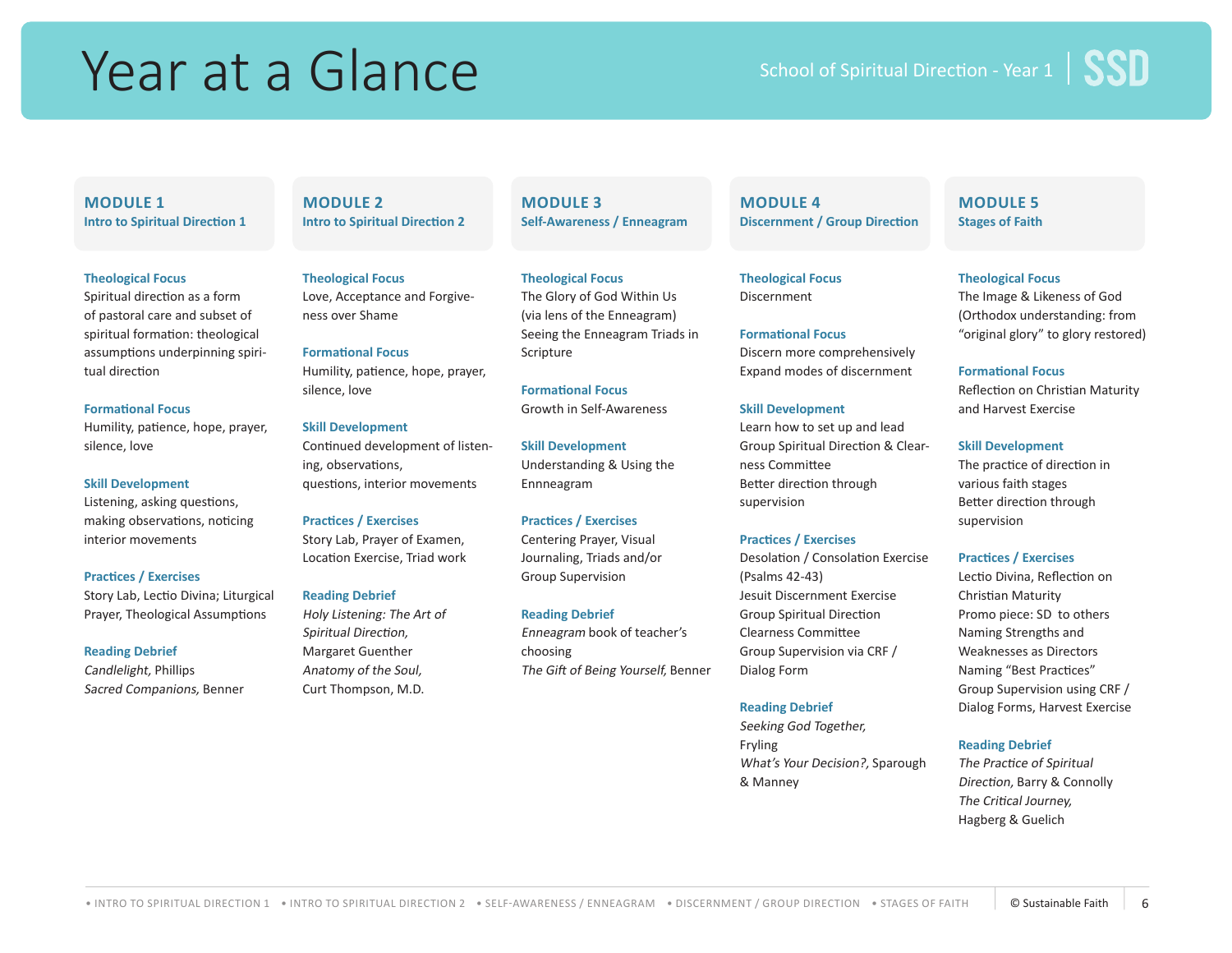# Module 1 Overview

# Module 1 **Intro to Spiritual Direction, Part 1**

### **Theological Focus**

Spiritual direction as a form of pastoral care and subset of spiritual formation: theological assumptions underpinning spiritual direction

### **Formational Focus**

Humility, patience, hope, prayer, silence, love

### **Skill Development**

Listening, asking questions, making observations, noticing interior movements

### **Practices / Exercises**

Story Lab

Lectio Divina

Liturgical Prayer

Theological Assumptions

### **Reading Debrief**

Candlelight, Phillips Sacred Companions, Benner

### Objectives:

- Frame the ministry of spiritual direction in the larger context of spiritual formation.
- Experience the importance of the story.
- Learn to listen with attention, patience and love.
- Develop questions & observations suitable for spiritual direction.
- Notice our own interior movements, both productive and counter-productive.
- Notice our leanings / biases (e.g., inordinate desire to help, teach, avoid conflict, etc.).
- Distinguish between spiritual direction, counseling, mentoring, coaching, etc.
- Name the qualities of an effective spiritual director.
- Discuss and enumerate theological assumptions underpinning spiritual direction.
- See how humility, trust, silence, reflective pause, and prayer contribute to good SD.
- Experience a session of lectio divina.
- Watch a live SD session (modeled by teacher).
- Consider meeting space (aesthetics, furniture placement, door) and hospitality.

In this first module story has a preeminent place. It is sacred ground and the foundation for the ministry of spiritual direction. It can only be so, for how we see, understand and speak of our lives is always and necessarily tied to our experience of and conversation with God. In this module and the next, we use the stories that are shared to deepen our listening, refine our questions, sharpen our observations, pay attention to interior movements, and see more clearly the various dynamics of spiritual direction.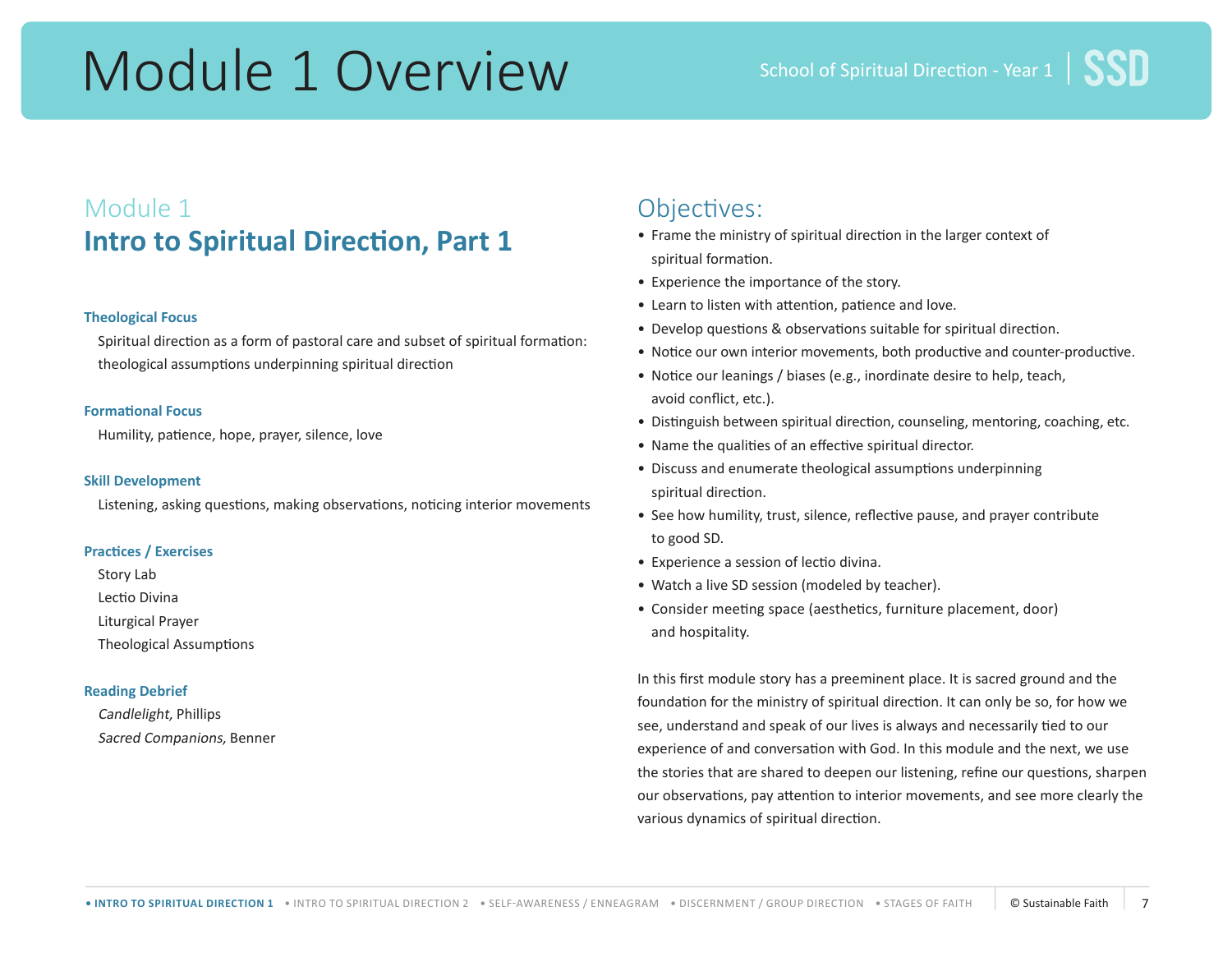# Module 2 Overview

# Module 2 **Intro to Spiritual Direction, Part 2**

### **Theological Focus**

Love, Acceptance and Forgiveness over Shame

### **Formational Focus**

Humility, patience, hope, prayer, silence, love

### **Skill Development**

Continued development of listening, observations, questions, interior movements

### **Practices / Exercises**

Story Lab

Prayer of Examen

Location Exercise

Triad work

### **Reading Debrief**

Holy Listening: The Art of Spiritual Direction, Margaret Guenther
 Anatomy of the Soul, Curt Thompson, M.D.

## Objectives:

- Acquire additional formational tools by experiencing the Prayer of Examen and the Spiritual Location Exercise.
- Deepen our "triadic ear" (listening to God, directee, self) via storytelling.
- Debrief together Holy Listening; look at role of hospitality, teaching, self-care in SD.
- Create list of major gifts from Holy Listening.
- Discuss neuroplasticity, entanglement, emotions, shame (using Anatomy of the Soul).
- Create list of memorable parts of Anatomy of the Soul.
- Discuss what goes into forming good spiritual direction questions.
- Time permitting, watch Brené Brown's video on "Vulnerability" (and "Shame").
- Begin Triad work.
- First experience of supervision / become acquainted with the CRF & Dialogue Form.

In Module 2 we continue to share our stories, using them as springboards to learn about the various dynamics at play in spiritual direction. You also experience the Ignatian (Prayer of) Examen and the Spiritual Location Exercise, two forms of prayer that can be mainstays for your own formation as well as a help for your directees. Another key development in Module 2 is the in-house practice of offering 20-min spiritual direction sessions in triads as a way of gaining experience and getting valuable feedback. Over time our triads eventually transition into something called group supervision, to which you also gain first exposure in this module.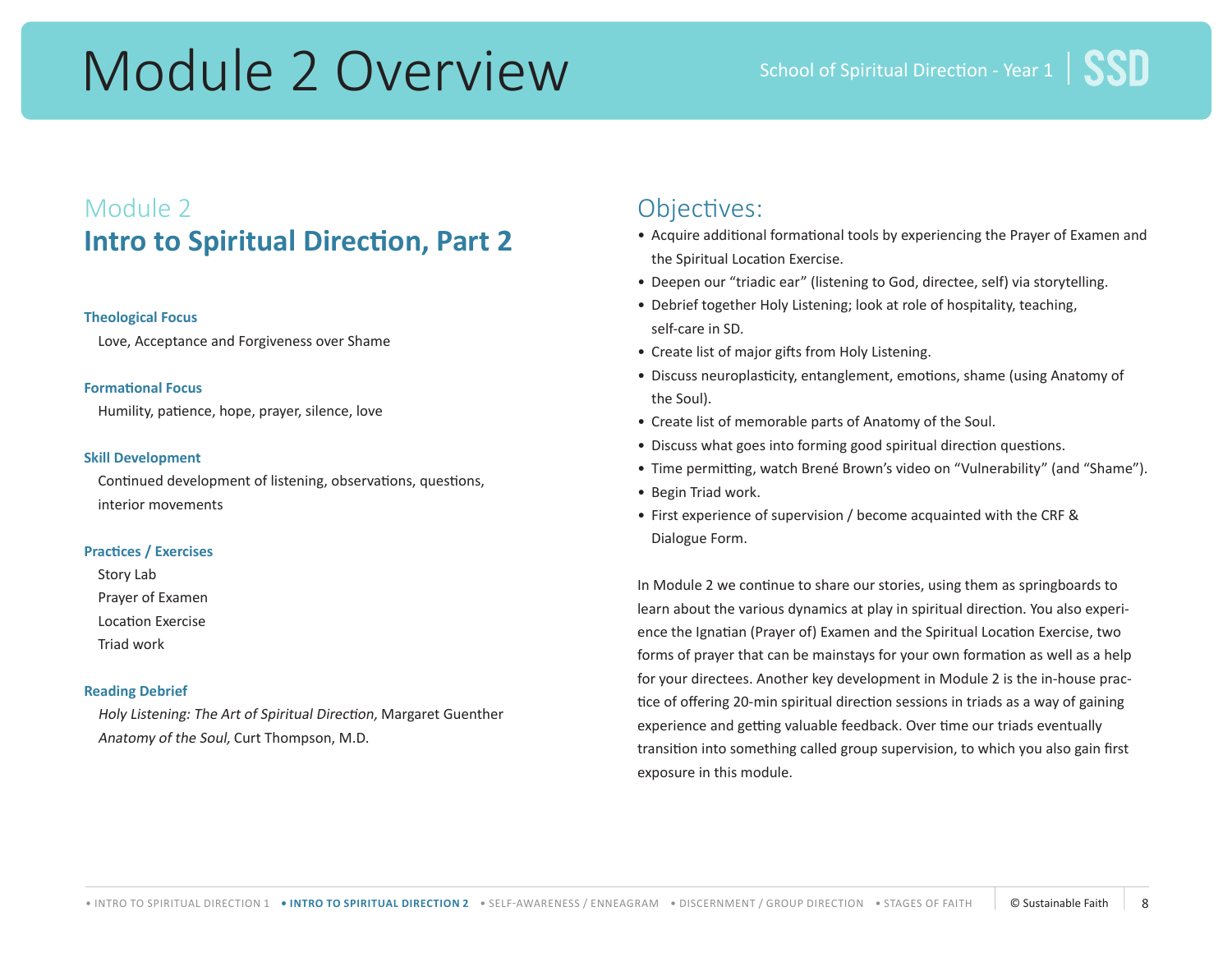# Module 3 Overview

# Module 3 **Self-Awareness & The Enneagram**

### **Theological Focus**

The Glory of God Within Us (via lens of the Enneagram)
 Seeing the Enneagram Triads in Scripture

### **Formational Focus**

Growth in Self-Awareness

### **Skill Development**

Understanding & Using the Ennneagram

### **Practices / Exercises**

Centering Prayer Visual Journaling Triads and/or Group Supervision

### **Reading Debrief**

Enneagram book of teacher's choosing
 The Gift of Being Yourself, Benner

### Objectives:

- Link growth in self-awareness with growth in knowing God (receiving and giving love).
- Acquire a biblical framework for understanding the Enneagram triads.
- Learn the Enneatypes / Identify one's own Enneatype.
- Learn the passions (vices), fixations and virtues of the Enneatypes.
- Learn the particular "face of God" in each Enneatype.
- Learn Wing Theory / Identify one's dominant wing.
- Learn Arrows (Lines) of Desolation & Consolation / Identify one's own stress patterns.
- Gain first exposure to Instinctual Variants (Subtypes).
- Discuss how the Enneagram can function in spiritual direction.
- Consider appropriate spiritual disciplines for various Enneatypes.
- Acquire further resources for learning about the Enneagram (books, testing, etc.).

This is by far our most content-heavy module. We emphasize the following in teaching the Enneagram: 1) it's one of many tools for self-understanding, capturing part of reality and the human condition, not all; 2) the triads have a biblical foundation, seen most clearly in the Temptation of Jesus; 3) proper use of the Enneagram should grow compassion for self and others; 4) it's best used for ourselves, not to diagnose and treat others; 5) we use it in spiritual direction to help confirm what the Spirit is already doing in the directee; 6) we don't use it overtly in spiritual direction unless we're well-versed in it and our directee asks to explore it as a means of growing in self-understanding.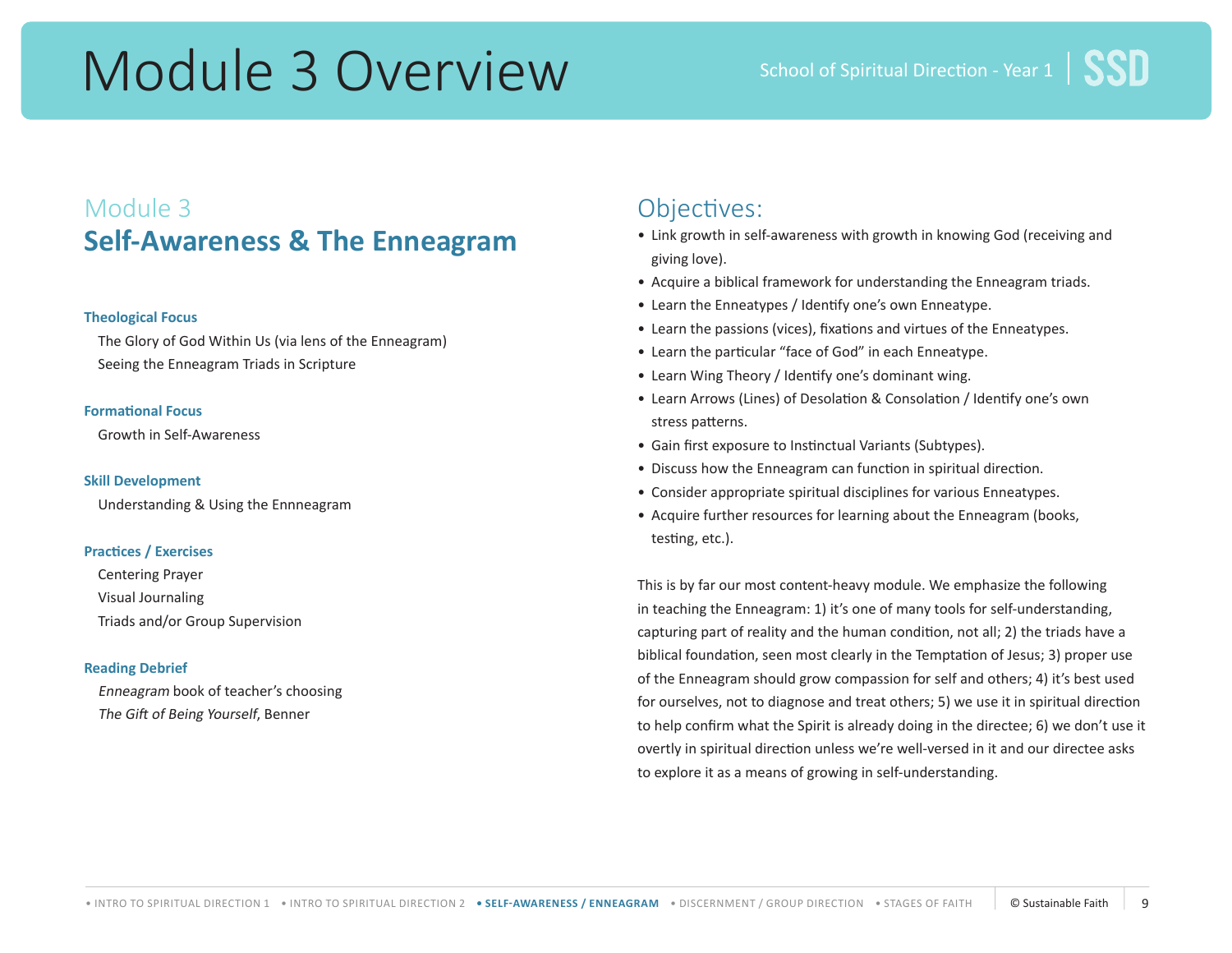# Module 4 Overview

# Module 4 **Discernment & Group Direction**

### **Theological Focus**

Discernment

### **Formational Focus**

Discern more comprehensively / Expand modes of discernment

### **Skill Development**

Learn how to set up and lead Group Spiritual Direction & Clearness Committee Better direction through supervision

### **Practices / Exercises**

Desolation / Consolation Exercise (Ps 42-43) Discernment Exercise
 Group Spiritual Direction
 Clearness Committee

### **Reading Debrief**

Seeking God Together, Fryling What's Your Decision?, Sparough & Manney

### Objectives:

- Experience 2 forms of group discernment direction: Fryling's model and the Clearness Committee.
- Grow in our understanding and experience of group dynamics in spiritual direction.
- Learn elements that contribute to healthy discernment.
- Gain a clear picture of what consolation & desolation are from an Ignatian perspective.
- Gain a clear picture of what detachment & holy indifference are from an Ignatian perspective; identify our own disordered attachments.
- Experience solitude and silence as precursors to discernment.
- Set up an individual plan for a half-day of solitude & silence.
- Practice supervision (via either Verbatim or CRF).

Module 4 is heavy on the topic of discernment. Although discernment per se will hardly be unfamiliar to you, this module will likely provide you with your first guided experience of Ignatian-style discernment, introducing you to a clear process and to less familiar and less practiced ways of listening to God and self. In order to aid discernment, we also spend time on the concepts of consolation-desolation, ordered and disordered attachments, and holy indifference. Additionally, you experience two distinct forms of group discernment: group spiritual direction and the clearness committee.